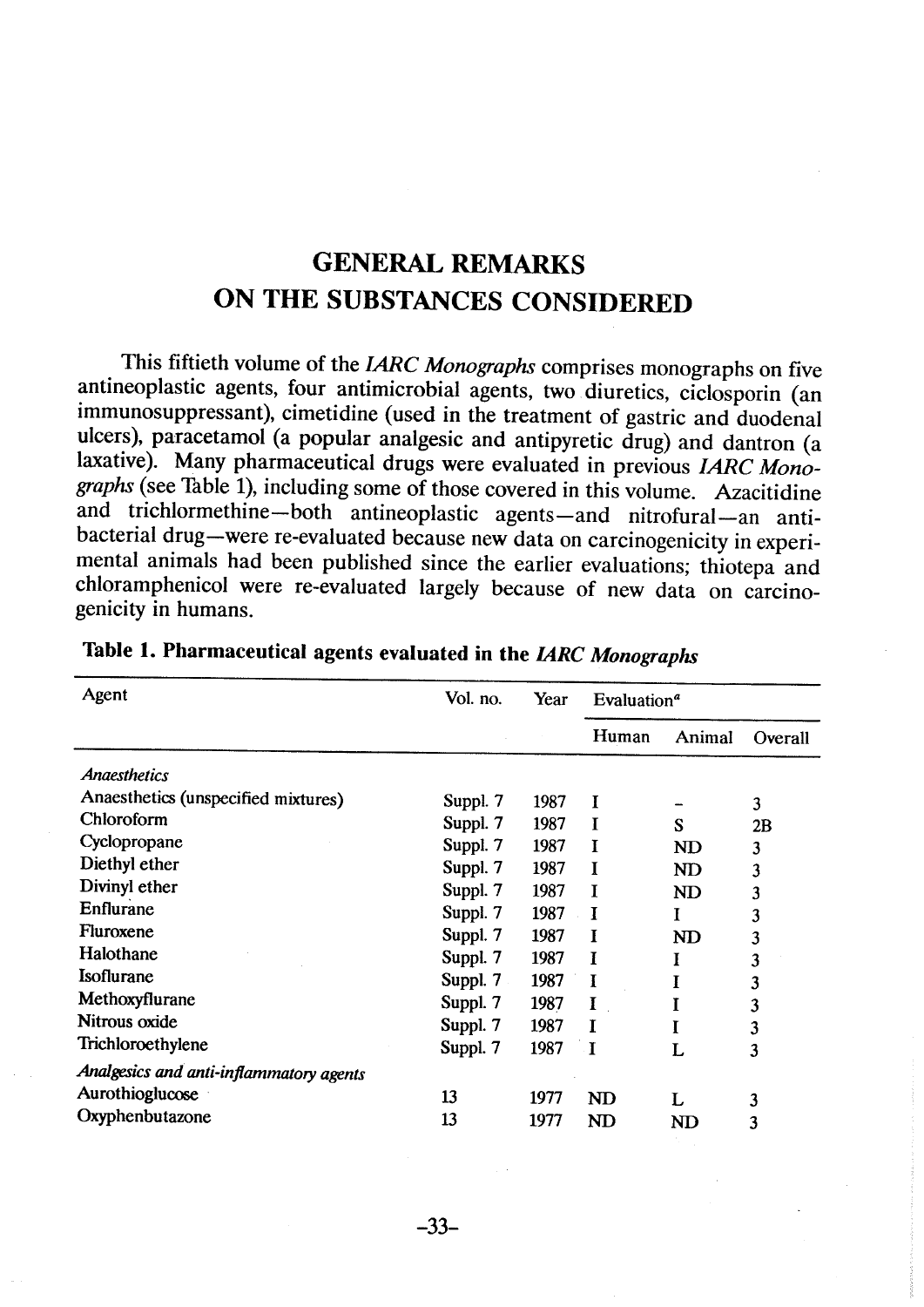| Agent                                                                                          | Vol. no. | Year | Evaluation <sup>a</sup> |             |                         |  |
|------------------------------------------------------------------------------------------------|----------|------|-------------------------|-------------|-------------------------|--|
|                                                                                                |          |      | Human                   | Animal      | Overall                 |  |
| Analgesics and anti-inflammatory agents (contd)                                                |          |      |                         |             |                         |  |
| Paracetamol (Acetaminophen)                                                                    | 50       | 1990 | I                       | L           | 3                       |  |
| Phenacetin                                                                                     | Suppl. 7 | 1987 | L                       | S           | 2A                      |  |
| Analgesic mixtures containing phenacetin                                                       | Suppl. 7 | 1987 | S                       | L           | $\mathbf{1}$            |  |
| Phenazopyridine hydrochloride                                                                  | Suppl. 7 | 1987 | I                       | S           | 2B                      |  |
| Phenylbutazone                                                                                 | Suppl. 7 | 1987 | I                       | <b>ND</b>   | $\overline{\mathbf{3}}$ |  |
| Antibacterial drugs                                                                            |          |      |                         |             |                         |  |
| Ampicillin                                                                                     | 50       | 1990 | I                       | L           | 3                       |  |
| Chloramphenicol                                                                                | 50       | 1990 | L                       | I           | 2A                      |  |
| Chrysoidine                                                                                    | Suppl. 7 | 1987 | I                       | L           | 3                       |  |
| Dapsone                                                                                        | Suppl. 7 | 1987 | I                       | L           | 3                       |  |
| Dihydroxymethylfuratrizine                                                                     | 24       | 1980 | <b>ND</b>               | Ι           | 3                       |  |
| Ethionamide                                                                                    | 13       | 1977 | <b>ND</b>               | L           | 3                       |  |
| Isoniazid (Isonicotinic acid hydrazide)                                                        | Suppl. 7 | 1987 | I                       | L           | 3                       |  |
| Nitrofural (Nitrofurazone)                                                                     | 50       | 1990 | I                       | L           | 3                       |  |
| Nitrofurantoin                                                                                 | 50       | 1990 | I                       | L           | 3                       |  |
| 1-[(5-Nitrofurfurylidene)amino]-2-imidazoli-<br>dinone (Nifuradene)                            | 7        | 1974 | <b>ND</b>               | S           | 2B                      |  |
| N-[4-(5-Nitro-2-furyl)-2-thiazolyl]acetamide<br>(Furothiazole)                                 | 7        | 1974 | <b>ND</b>               | S           | 2B                      |  |
| Panfuran S (a formulation with dihydroxy-<br>methylfuratrizine and several other<br>compounds) | 24       | 1980 | <b>ND</b>               | S           | 2B                      |  |
| Penicillic acid                                                                                | 10       | 1976 | <b>ND</b>               | L           | 3                       |  |
| Rifampicin                                                                                     | 24       | 1980 | ND                      | L           | 3                       |  |
| Sulfafurazole (Sulphisoxazole)                                                                 | Suppl. 7 | 1987 | $\mathbf I$             | I           | 3                       |  |
| Sulfamethoxazole                                                                               | Suppl. 7 | 1987 | I                       | L           | 3                       |  |
| Antineoplastic drugs                                                                           |          |      |                         |             |                         |  |
| Actinomycin D (Dactinomycin)                                                                   | Suppl. 7 | 1987 | I                       | L           | $\mathbf{3}$            |  |
| Adriamycin (Doxorubicin)                                                                       | Suppl. 7 | 1987 | I                       | S           | 2A                      |  |
| Azacitidine (5-Azacytidine)                                                                    | 50       | 1990 | <b>ND</b>               | $\mathbf S$ | 2A                      |  |
| <b>Azaserine</b>                                                                               | 10       | 1976 | <b>ND</b>               | ${\bf S}$   | 2B                      |  |
| N,N-Bis(2-chloroethyl)-2-naphthylamine<br>(Chlornaphazine)                                     | Suppl. 7 | 1987 | S                       | L           | $\mathbf{1}$            |  |
| Bischloroethyl nitrosourea (BCNU)                                                              | Suppl. 7 | 1987 | L                       | S           | 2A                      |  |
| <b>Bleomycins</b>                                                                              | Suppl. 7 | 1987 | $\mathbf I$             | L           | 2B                      |  |
| 1,4-Butanediol dimethanesulfonate (Myleran)                                                    | Suppl. 7 | 1987 | S                       | L           | $\mathbf{1}$            |  |
| Chlorambucil                                                                                   | Suppl. 7 | 1987 | S                       | S           | 1                       |  |
|                                                                                                |          |      |                         |             |                         |  |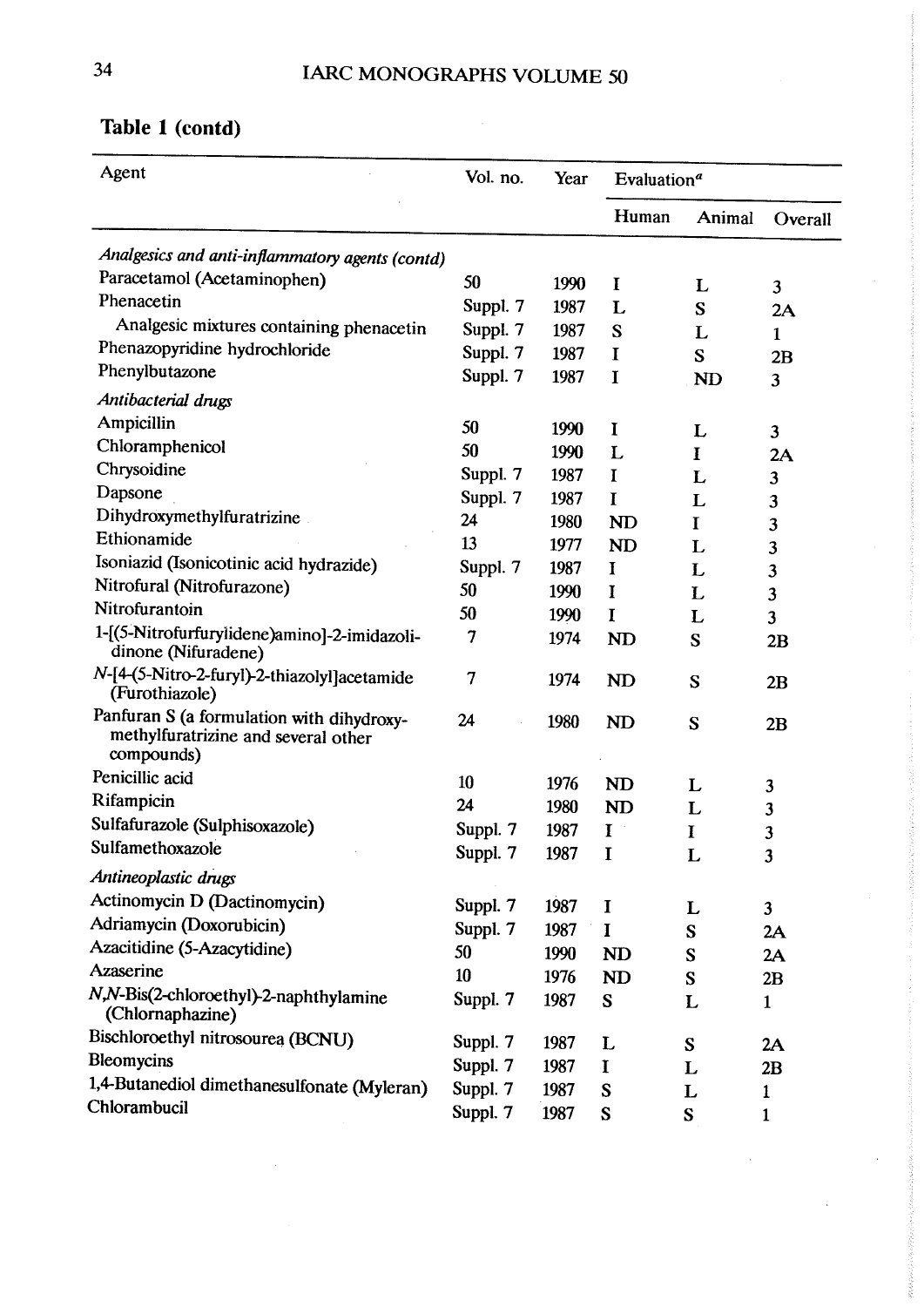| Agent                                                                    | Vol. no.        | Year | Evaluation <sup>a</sup> |           |              |
|--------------------------------------------------------------------------|-----------------|------|-------------------------|-----------|--------------|
|                                                                          |                 |      | Human                   | Animal    | Overall      |
| Antineoplastic drugs (contd)                                             |                 |      |                         |           |              |
| 1-(2-Chloroethyl)-3-cyclohexyl-1-nitrosourea<br>(CCNU) (Lomustine)       | Suppl. 7        | 1987 | I                       | S         | 2A           |
| 1-(2-Chloroethyl)-3-(4-methylcyclohexyl)-1-<br>nitrosourea (Methyl-CCNU) | Suppl. 7        | 1987 | S                       | L         | $\mathbf{1}$ |
| Chlorotrianisene (see Hormones)                                          |                 |      |                         |           |              |
| Chlorozotocin                                                            | 50              | 1990 | <b>ND</b>               | S         | 2A           |
| Cisplatin                                                                | Suppl. 7        | 1987 | I                       | S         | 2A           |
| Cyclophosphamide                                                         | Suppl. 7        | 1987 | S                       | S         | $\mathbf{1}$ |
| Dacarbazine                                                              | Suppl. 7        | 1987 | I                       | S         | 2B           |
| Daunomycin (Daunorubicin)                                                | 10              | 1976 | <b>ND</b>               | S         | 2B           |
| Diethylstilboestrol (see Hormones)                                       |                 |      |                         |           |              |
| Ethynodiol diacetate (see Hormones)                                      |                 |      |                         |           |              |
| 5-Fluorouracil                                                           | Suppl. 7        | 1987 | $\mathbf I$             | I         | 3            |
| $17\alpha$ -Hydroxyprogesterone caproate<br>(see Hormones)               |                 |      |                         |           |              |
| Isophosphamide                                                           | 26              | 1981 | <b>ND</b>               | L         | 3            |
| Mannomustine                                                             | 9               | 1975 | <b>ND</b>               | L         | 3            |
| Medphalan                                                                | 9               | 1975 | N <sub>D</sub>          | I         | 3            |
| Megestrol acetate (see Hormones)                                         |                 |      |                         |           |              |
| Melphalan                                                                | Suppl. 7        | 1987 | S                       | S         | $\mathbf{1}$ |
| 6-Mercaptopurine                                                         | Suppl. 7        | 1987 | I                       | I         | 3            |
| Merphalan                                                                | 9               | 1975 | ND                      | S         | 2B           |
| Methotrexate                                                             | Suppl. 7        | 1987 | $\bf{I}$                | I         | $\mathbf{3}$ |
| Mitomycin C                                                              | 10              | 1976 | <b>ND</b>               | S         | 2B           |
| $MOPPb$ and other combined chemotherapy<br>including alkylating agents   | Suppl. 7        | 1987 | S                       | I         | 1            |
| Nitrogen mustard                                                         | Suppl. 7        | 1987 | L                       | S         | 2A           |
| Nitrogen mustard N-oxide                                                 | 9               | 1975 | <b>ND</b>               | S         | 2B           |
| Norethisterone (see Hormones)                                            |                 |      |                         |           |              |
| Prednimustine                                                            | 50              | 1990 | ND                      | I         | $\mathbf{3}$ |
| Prednisone (see Hormones)                                                |                 |      |                         |           |              |
| Procarbazine hydrochloride                                               | Suppl. 7        | 1987 | $\mathbf{I}$ .          | S         | 2A           |
| Streptozotocin (Streptozocin)                                            | 17              | 1978 | ND                      | S         | 2B           |
| Treosulphan                                                              | Suppl. 7        | 1987 | S                       | <b>ND</b> | $\mathbf{1}$ |
| Trichlormethine (Trimustine hydrochloride)                               | 50 <sub>1</sub> | 1990 | <b>ND</b>               | S         | 2B           |
| Triethylene glycol diglycidyl ether (Ethoglucid)                         | 11              | 1976 | ND                      | L         | 3            |
| Tris(aziridinyl)-para-benzoquinone<br>(Triaziquone)                      | Suppl. 7        | 1987 | I                       | L         | 3            |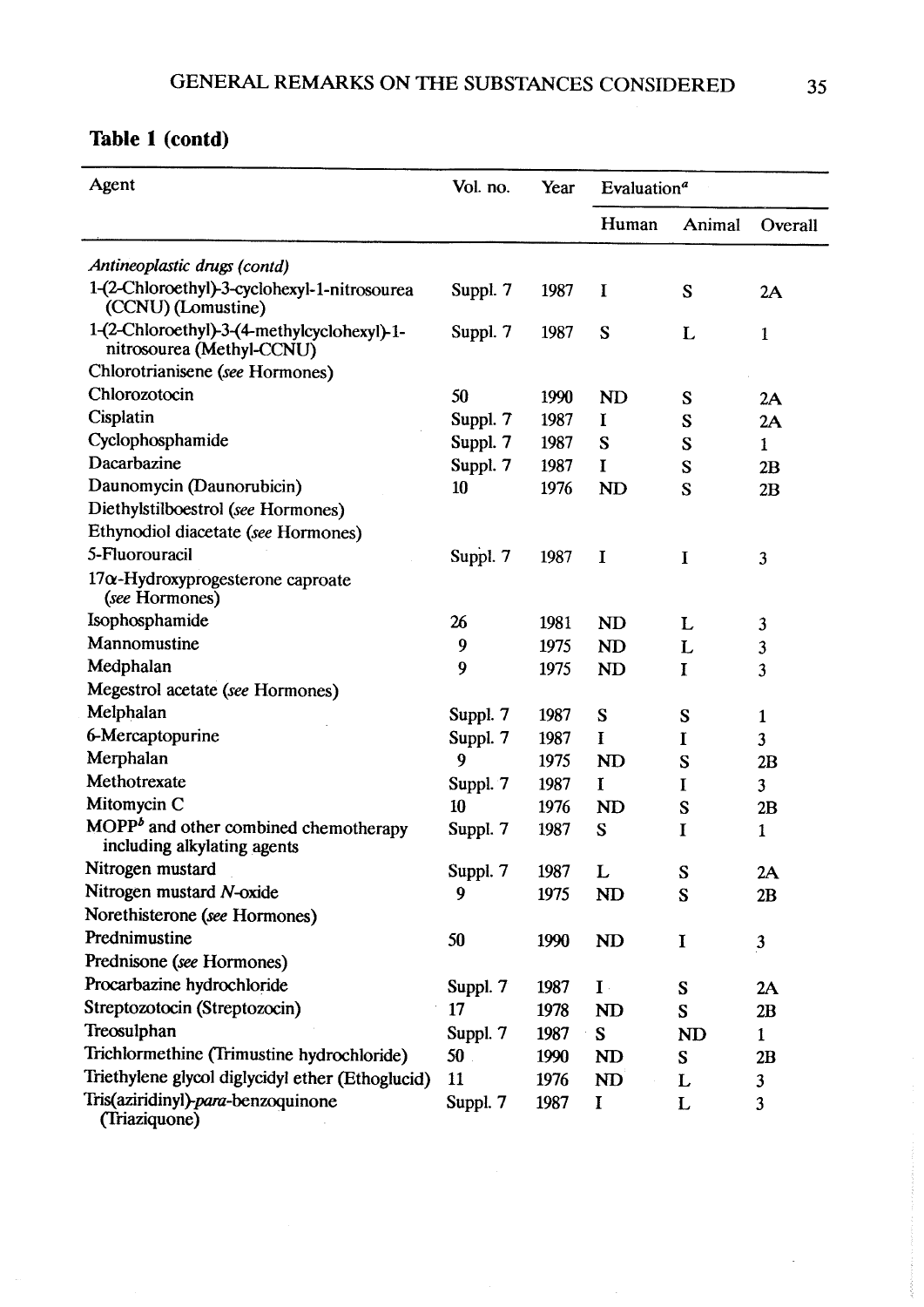$\hat{\mathcal{A}}$ 

| Agent                                                      | Vol. no. | Year | Evaluation <sup>a</sup> |              |                         |  |
|------------------------------------------------------------|----------|------|-------------------------|--------------|-------------------------|--|
|                                                            |          |      | Human                   | Animal       | Overall                 |  |
| Antineoplastic drugs (contd)                               |          |      |                         |              |                         |  |
| Tris(1-aziridinyl)phosphine sulphide<br>(Thiotepa)         | 50       | 1990 | S                       | S            | $\mathbf{1}$            |  |
| 2,4,6-Tris(1-aziridinyl)-s-triazine                        | 9        | 1975 | <b>ND</b>               | L            | $\overline{\mathbf{3}}$ |  |
| Uracil mustard (Uramustine)                                | Suppl. 7 | 1987 | $\mathbf I$             | S            | 2B                      |  |
| Vinblastine sulphate                                       | Suppl. 7 | 1987 | I                       | Ι            | 3                       |  |
| Vincristine sulphate                                       | Suppl. 7 | 1987 | I                       | I            | 3                       |  |
| Antifungal, antiprotozoan and antiparasitic agents         |          |      |                         |              |                         |  |
| Chloroquine                                                | 13       | 1977 | <b>ND</b>               | I            | $\overline{\mathbf{3}}$ |  |
| DDT (Clofenotane)                                          | Suppl. 7 | 1987 | I                       | S            | 2B                      |  |
| Furazolidone (also antibacterial)                          | 31       | 1983 | <b>ND</b>               | Ι            | $\overline{\mathbf{3}}$ |  |
| Griseofulvin                                               | Suppl. 7 | 1987 | <b>ND</b>               | S            | 2B                      |  |
| γ-Hexachlorocyclohexane (Lindane)                          | Suppl. 7 | 1987 | $\mathbf I$             | L            | 2B                      |  |
| Hycanthone mesylate                                        | 13       | 1977 | <b>ND</b>               | I            | 3                       |  |
| Metronidazole (also antibacterial)                         | Suppl. 7 | 1987 | I                       | S            | 2B                      |  |
| Niridazole                                                 | 13       | 1977 | ND                      | S            | 2B                      |  |
| Pyrimethamine                                              | 13       | 1977 | <b>ND</b>               | L            | 3                       |  |
| Trichlorfon (Metrifonate)                                  | 30       | 1983 | <b>ND</b>               | I            | 3                       |  |
| Antiseptic agents                                          |          |      |                         |              |                         |  |
| Acridine orange                                            | 16       | 1978 | ND                      | I            | 3                       |  |
| Acriflavinium chloride                                     | 13       | 1977 | <b>ND</b>               | I            | 3                       |  |
| Benzoyl peroxide (see Dermatological agents)               |          |      |                         |              |                         |  |
| Chrysoidine                                                | Suppl. 7 | 1987 | I                       | L            | 3                       |  |
| Eugenol (used in dentistry)                                | 36       | 1985 | <b>ND</b>               | L            | 3                       |  |
| Hexachlorophene                                            | 20       | 1979 | ND                      | <sup>T</sup> | 3                       |  |
| Hydrogen peroxide                                          | 36       | 1985 | <b>ND</b>               | L            | 3                       |  |
| Phenol                                                     | 47       | 1989 | I                       | 1            | 3                       |  |
| Proflavine salts                                           | 24       | 1980 | <b>ND</b>               | I            | $\overline{\mathbf{3}}$ |  |
| $\beta$ -Propiolactone                                     | 4        | 1974 | <b>ND</b>               | S            | 2B                      |  |
| <b>Scarlet Red</b>                                         | 8        | 1975 | ND                      | $\mathbf I$  | 3                       |  |
| Tannic acid and tannins                                    | 10       | 1976 | <b>ND</b>               | L            | 3                       |  |
| Dermatological agents                                      |          |      |                         |              |                         |  |
| para-Aminobenzoic acid                                     | 16       | 1978 | <b>ND</b>               | I            | $\overline{\mathbf{3}}$ |  |
| Arsenic salts (Fowler's solution) (also<br>antineoplastic) | Suppl. 7 | 1987 | S                       | L            | 1 <sup>c</sup>          |  |
| Benzoyl peroxide (also antiseptic)                         | 36       | 1985 | I                       | I            | 3                       |  |
| Cantharidin                                                | 10       | 1976 | <b>ND</b>               | L            | 3                       |  |
| Coal-tars                                                  | Suppl. 7 | 1987 | ${\bf S}$               | S            | 1                       |  |

## Table 1 (contd)

 $\hat{\boldsymbol{\beta}}$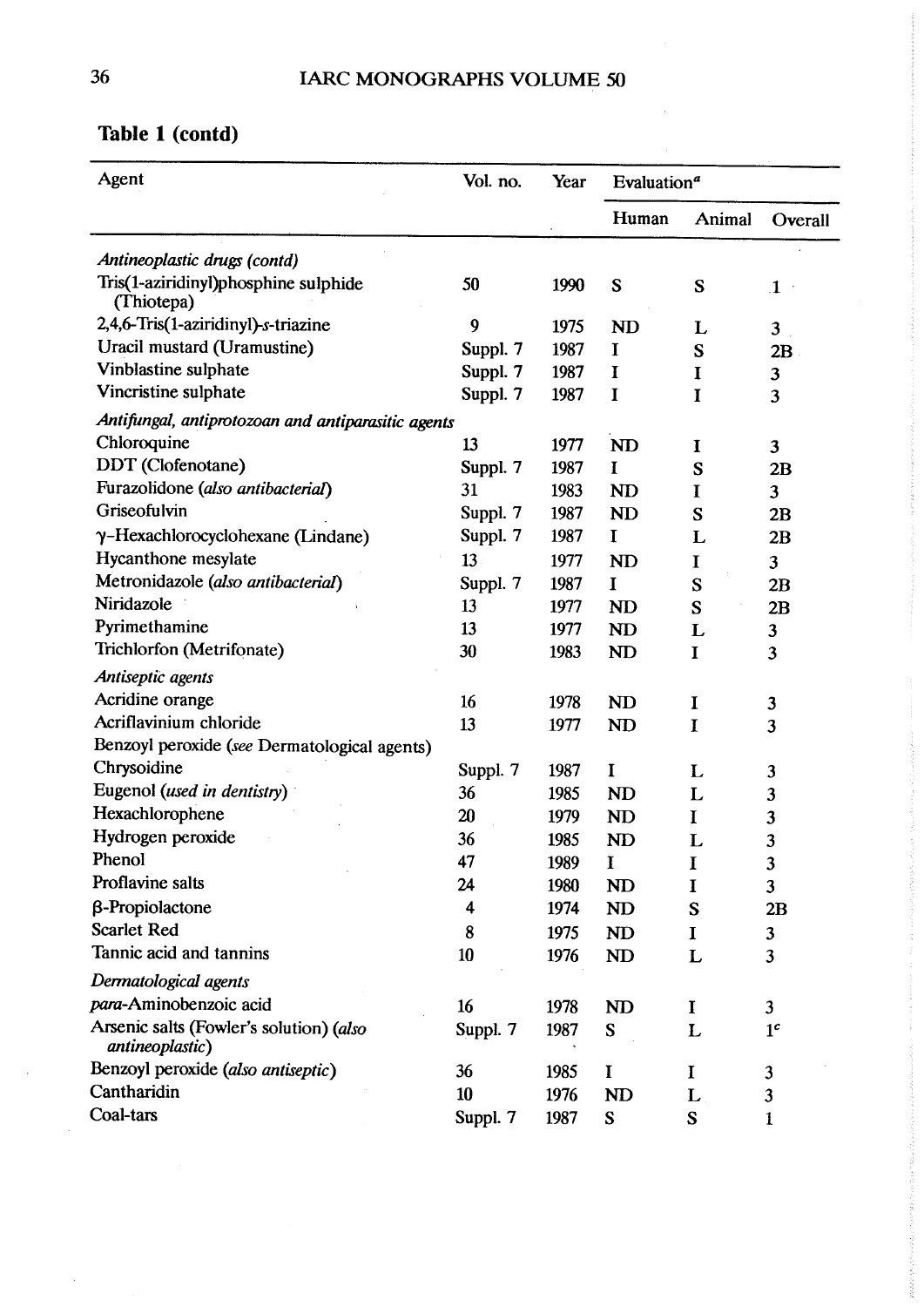| Agent                                              | Vol. no.       | Year | Evaluation <sup>a</sup> |        |                |
|----------------------------------------------------|----------------|------|-------------------------|--------|----------------|
|                                                    |                |      | Human                   | Animal | Overall        |
| Dermatological agents (contd)                      |                |      |                         |        |                |
| Diacetylaminoazotoluene                            | 8              | 1975 | <b>ND</b>               | I      | 3              |
| Dithranol (Anthralin)                              | 13             | 1977 | <b>ND</b>               | I      | $\mathbf{3}$   |
| Hydroquinone                                       | 15             | 1977 | <b>ND</b>               | I      | 3              |
| 8-Hydroxyquinoline (also antiseptic)               | 13             | 1977 | <b>ND</b>               | I      | $\mathbf{3}$   |
| 5-Methoxypsoralen                                  | Suppl. 7       | 1987 | I                       | S      | 2A             |
| 8-Methoxypsoralen (Methoxsalen) + UV               | Suppl. 7       | 1987 | S                       | S      | $\mathbf{1}$   |
| <b>Resorcinol</b>                                  | 15             | 1977 | <b>ND</b>               | I      | $\mathbf{3}$   |
| Safrole (Oil of Sassafras)                         | 10             | 1976 | <b>ND</b>               | S      | 2B             |
| Selenium and selenium compounds                    | 9              | 1975 | I                       | I      | 3              |
| Tannic acid and tannins (see Antiseptic agents)    |                |      |                         |        |                |
| 4,5',8-Trimethylpsoralen                           | Suppl. 7       | 1987 | I                       | I      | 3              |
| Drugs for treating anaemia                         |                |      |                         |        |                |
| Iron-dextran complex                               | Suppl. 7       | 1987 | $\bf{I}$                | S      | 2B             |
| Iron-dextrin complex                               | 2              | 1973 | <b>ND</b>               | L      | 3              |
| Iron-sorbitol-citric acid complex                  | 2              | 1973 | <b>ND</b>               | I      | 3              |
| Saccharated iron oxide                             | $\overline{2}$ | 1973 | <b>ND</b>               | L      | 3              |
| Drugs for treating cardiovascular disorders        |                |      |                         |        |                |
| Clofibrate (hypercholesterolaemia)                 | Suppl. 7       | 1987 | I                       | L      | 3              |
| Furosemide (Frusemide) (hypertension)              | 50             | 1990 | I                       | I      | 3              |
| Hydralazine (hypertension)                         | Suppl. 7       | 1987 | I                       | L      | 3              |
| Hydrochlorothiazide (hypertension)                 | 50             | 1990 | I                       | I      | $\mathbf{3}$   |
| Phenoxybenzamine hydrochloride (hyper-<br>tension) | 24             | 1980 | <b>ND</b>               | S      | 2B             |
| Reserpine (hypertension)                           | Suppl. 7       | 1987 | I                       | L      | 3              |
| Spironolactone (hypertension)                      | Suppl. 7       | 1987 | I                       | L      | 3              |
| Drugs for treating central nervous disorders       |                |      |                         |        |                |
| Diazepam (anxiety)                                 | Suppl. 7       | 1987 | I                       | I      | 3              |
| Oxazepam (anxiety)                                 | 13             | 1977 | <b>ND</b>               | L      | $\mathfrak{z}$ |
| Phenelzine sulphate (depression)                   | Suppl. 7       | 1987 | $\bf{I}$                | L      | $\overline{3}$ |
| Phenobarbital (epilepsy)                           | Suppl. 7       | 1987 | $\bf{I}$                | S      | 2B             |
| Phenytoin (epilepsy)                               | Suppl. 7       | 1987 | L                       | L      | 2B             |
|                                                    |                |      |                         |        |                |
| Drugs for treating thyroid disorders               |                |      |                         |        |                |
| Methylthiouracil                                   | 7              | 1974 | <b>ND</b>               | S      | 2B             |
| Propylthiouracil                                   | Suppl. 7       | 1987 | I                       | S      | 2B             |
| Thiouracil                                         | 7              | 1974 | <b>ND</b>               | L      | $\mathbf{3}$   |
| Thiourea                                           | 7              | 1974 | <b>ND</b>               | S      | 2B             |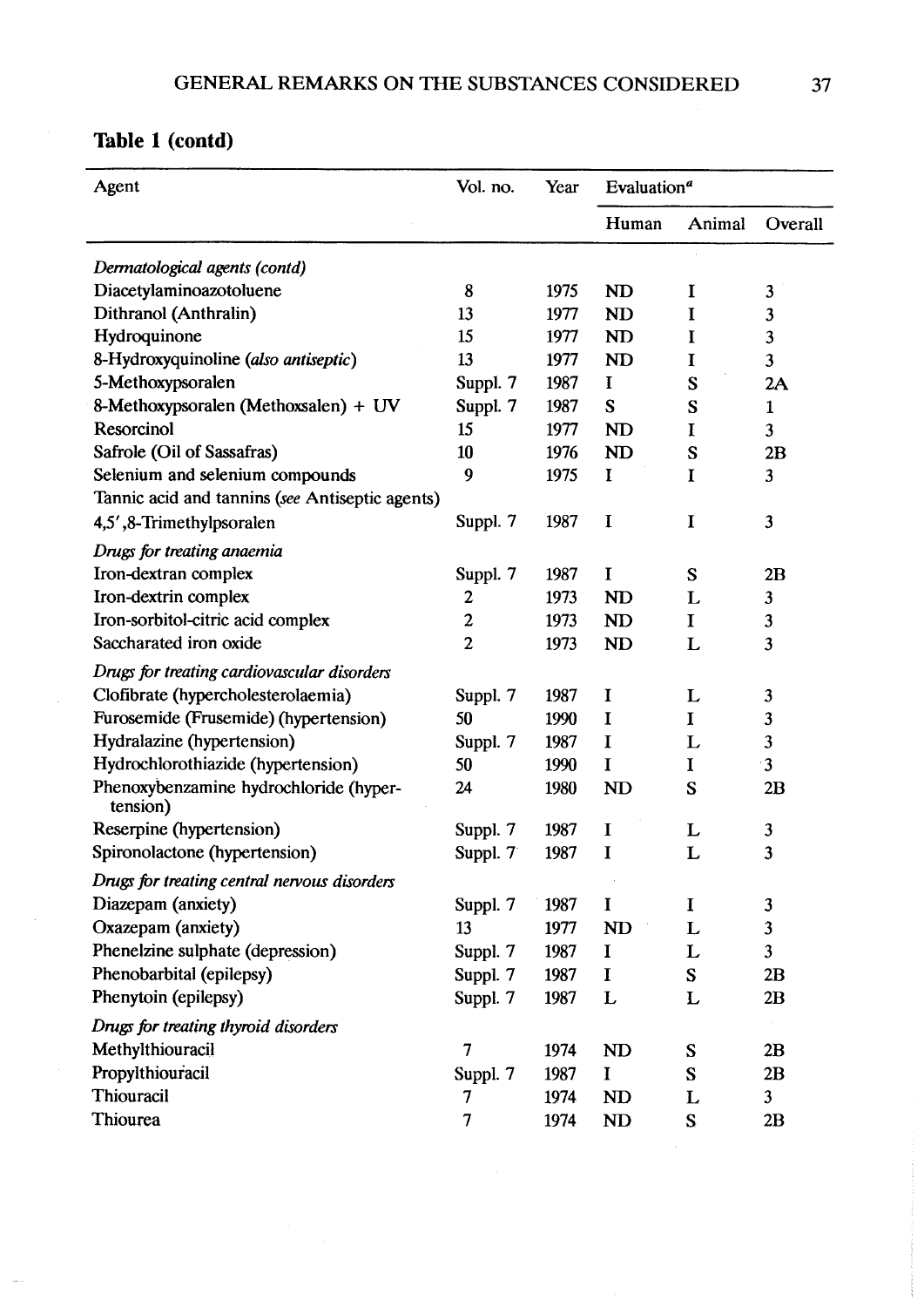## 38 IARC MONOGRAPHS VOLUME 50

| Agent                                    | Vol. no. | Year | Evaluation <sup>a</sup> |           |                 |
|------------------------------------------|----------|------|-------------------------|-----------|-----------------|
|                                          |          |      | Human                   | Animal    | Overall         |
| <b>Hormones</b>                          |          |      |                         |           |                 |
| Androgenic (anabolic) steroids           |          |      |                         |           |                 |
| Oxymetholone                             | Suppl. 7 | 1987 | L                       | <b>ND</b> | 2A              |
| Testosterone                             | Suppl. 7 | 1987 | L                       | S         | 2A              |
| Oestrogens, progestins and combinations  | Suppl. 7 | 1987 |                         |           |                 |
| Oestrogens                               |          |      |                         |           |                 |
| Nonsteroidal oestrogens                  |          |      | S                       |           | 1 <sup>c</sup>  |
| Diethylstilboestrol                      |          |      | S                       | S         | 1               |
| Dienoestrol                              |          |      |                         | L         |                 |
| Hexoestrol                               |          |      |                         | S         |                 |
| Chlorotrianisene                         |          |      |                         | I         |                 |
| Steroidal oestrogens                     |          |      | S                       |           | 1 <sup>c</sup>  |
| Oestrogen replacement therapy            |          |      | S                       |           | 1 <sup>c</sup>  |
| Conjugated oestrogens                    |          |      |                         | L         |                 |
| Oestradiol-17 $\beta$ and esters         |          |      |                         | S         |                 |
| <b>Oestriol</b>                          |          |      |                         | L         |                 |
| Oestrone                                 |          |      |                         | S         |                 |
| Ethinyloestradiol                        |          |      |                         | S         |                 |
| Mestranol                                |          |      |                         | S         |                 |
| Progestins                               |          |      | I                       |           | 2B <sup>c</sup> |
| Medroxyprogesterone acetate              |          |      | I                       | S         | 2B              |
| Chlormadinone acetate                    |          |      |                         | L         |                 |
| Dimethisterone                           |          |      |                         | I         |                 |
| Ethynodiol diacetate                     |          |      |                         | L         |                 |
| $17\alpha$ -Hydroxyprogesterone caproate |          |      |                         | I         |                 |
| Lynoestrenol                             |          |      |                         | I         |                 |
| Megestrol acetate                        |          |      |                         |           |                 |
| Norethisterone                           |          |      |                         | Ł<br>S    |                 |
| Norethynodrel                            |          |      |                         | L         |                 |
| Norgestrel                               |          |      |                         | I         |                 |
| Progesterone                             |          |      |                         | S         |                 |
| Oestrogen-progestin combinations         |          |      |                         |           |                 |
| Sequential oral contraceptives           |          |      | S                       |           | 1 <sup>c</sup>  |
| Dimethisterone and oestrogens            |          |      |                         | $\bf{l}$  |                 |
| Combined oral contraceptives             |          |      | S                       |           | 1 <sup>d</sup>  |
| Chlormadinone acetate and oestrogens     |          |      |                         | L         |                 |
| Ethynodiol diacetate and oestrogens      |          |      |                         | L         |                 |
| Lynoestrenol and oestrogens              |          |      |                         | I         |                 |

where the model constant matrix constant the model of the constant space of the model  $\alpha$ 

#### Table 1 (contd)

 $\sim$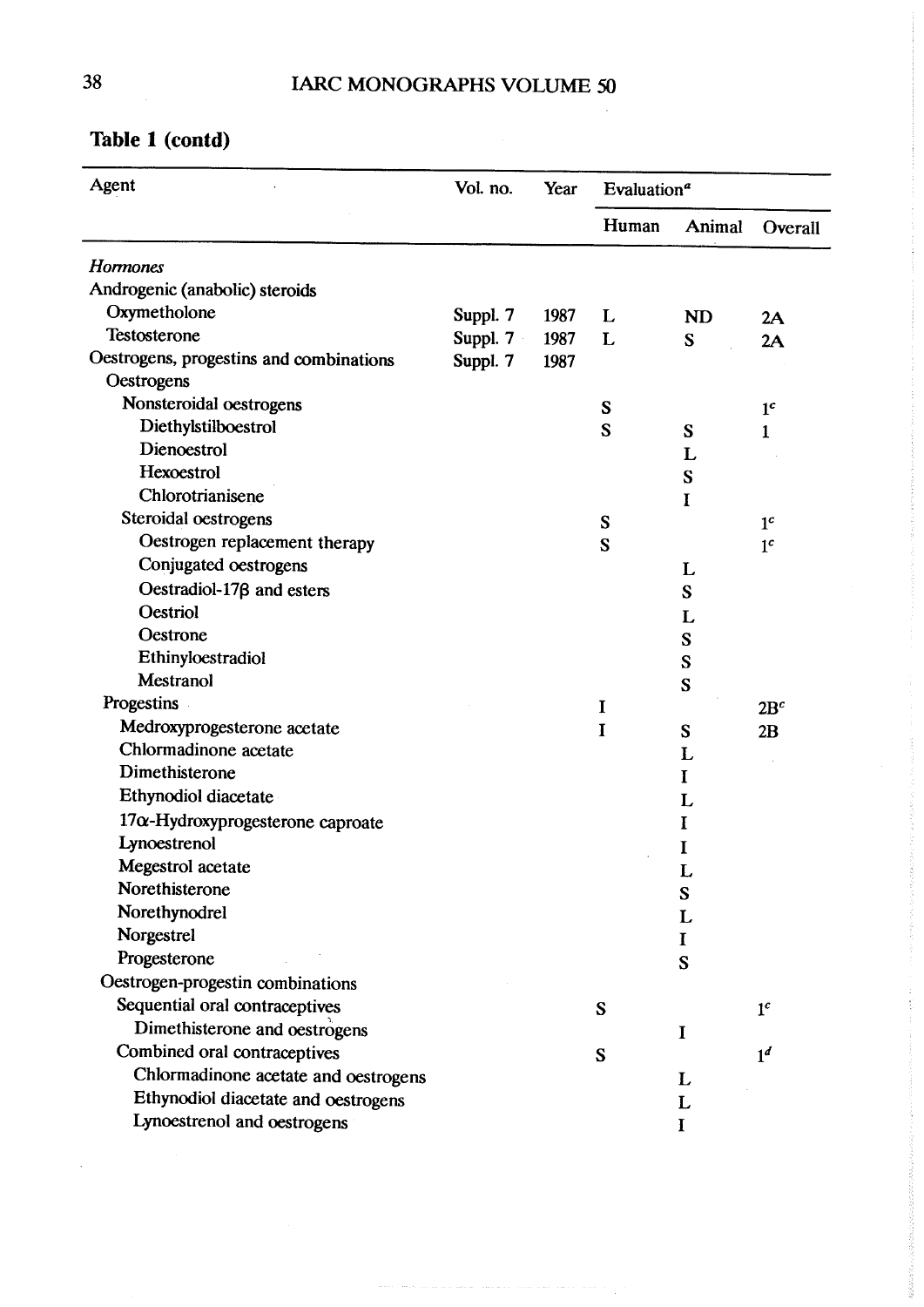| Agent                                                                                                                                                    | Vol. no. | Year | Evaluation <sup><math>a</math></sup> |           |              |
|----------------------------------------------------------------------------------------------------------------------------------------------------------|----------|------|--------------------------------------|-----------|--------------|
|                                                                                                                                                          |          |      | Human                                | Animal    | Overall      |
| Hormones (contd)                                                                                                                                         |          |      |                                      |           |              |
| Megestrol acetate and oestrogens                                                                                                                         |          |      |                                      | L         |              |
| Norethisterone and oestrogens                                                                                                                            |          |      |                                      | L         |              |
| Norethynodrel and oestrogens                                                                                                                             |          |      |                                      | S         |              |
| Norgestrel and oestrogens                                                                                                                                |          |      |                                      | I         |              |
| Progesterone and oestrogens                                                                                                                              |          |      |                                      | L         |              |
| Oestrogen-progestin replacement therapy                                                                                                                  |          |      | I                                    |           | 3            |
| Anti-oestrogens                                                                                                                                          |          |      |                                      |           |              |
| Clomiphene citrate                                                                                                                                       | Suppl. 7 | 1987 | I                                    | I         | 3            |
| Other hormones                                                                                                                                           |          |      |                                      |           |              |
| Prednisone                                                                                                                                               | Suppl. 7 | 1987 | I                                    | I         | 3            |
| <b>Immunosuppressants</b>                                                                                                                                |          |      |                                      |           |              |
| Azathioprine                                                                                                                                             | Suppl. 7 | 1987 | S                                    | L         | 1            |
| Ciclosporin (Cyclosporin A)                                                                                                                              | 50       | 1990 | S                                    | L         | 1            |
| Traditional remedies of herbal origin                                                                                                                    |          |      |                                      |           |              |
| Dantron (Chrysazin, 1,8-Dihydroxyanthra-<br>quinone) (Aloe sp., Cassia senna, Rhamnus<br>purshianus or Cascara sagrada, and Rheum<br><i>officinale</i> ) | 50       | 1990 | <b>ND</b>                            | S         | 2B           |
| Hydroxysenkirkine (Crotalaria sp.)                                                                                                                       | 10       | 1976 | <b>ND</b>                            | I         | 3            |
| Isatidine (Senecio sp.)                                                                                                                                  | 10       | 1976 | <b>ND</b>                            | L         | 3            |
| Jacobine (Senecio sp.)                                                                                                                                   | 10       | 1976 | <b>ND</b>                            | I         | 3            |
| Monocrotoline (Crotalaria sp.)                                                                                                                           | 10       | 1976 | <b>ND</b>                            | S         | 2B           |
| Petasitenine (Petasites japonicus)                                                                                                                       | 31       | 1983 | <b>ND</b>                            | L         | 3            |
| Retrorsine (Senecio sp.)                                                                                                                                 | 10       | 1976 | <b>ND</b>                            | L         | 3            |
| Riddelliine (Crotalaria sp.)                                                                                                                             | 10       | 1976 | <b>ND</b>                            | I         | 3            |
| Seneciphylline (Senecio sp. and Crotalaria sp.)                                                                                                          | 10       | 1976 | <b>ND</b>                            | <b>ND</b> | 3            |
| Senkirkine (Senecio kirkii)                                                                                                                              | 31       | 1983 | <b>ND</b>                            | L         | 3            |
| Symphytine (Symphytum officinale)                                                                                                                        | 31       | 1983 | <b>ND</b>                            | I         | 3            |
| Miscellaneous drugs and experimental agents                                                                                                              |          |      |                                      |           |              |
| 2-Amino-5-(5-nitro-2-furyl)-1,3,4-<br>thiadiazole (gastritis)                                                                                            | 7        | 1974 | N <sub>D</sub>                       | S         | 2B           |
| Angelicin + UVA (skin disorders)                                                                                                                         | 40       | 1986 | <b>ND</b>                            | L         | 3            |
| Cimetidine (peptic ulcer)                                                                                                                                | 50       | 1990 | I                                    | I         | $\mathbf{3}$ |
| $4,4'$ -Dimethylangelicin + UVA<br>(skin disorders)                                                                                                      | 40       | 1986 | <b>ND</b>                            | <b>ND</b> | 3            |
| $4,5'$ -Dimethylangelicin + UVA<br>(skin disorders)                                                                                                      | 40       | 1986 | <b>ND</b>                            | L         | 3            |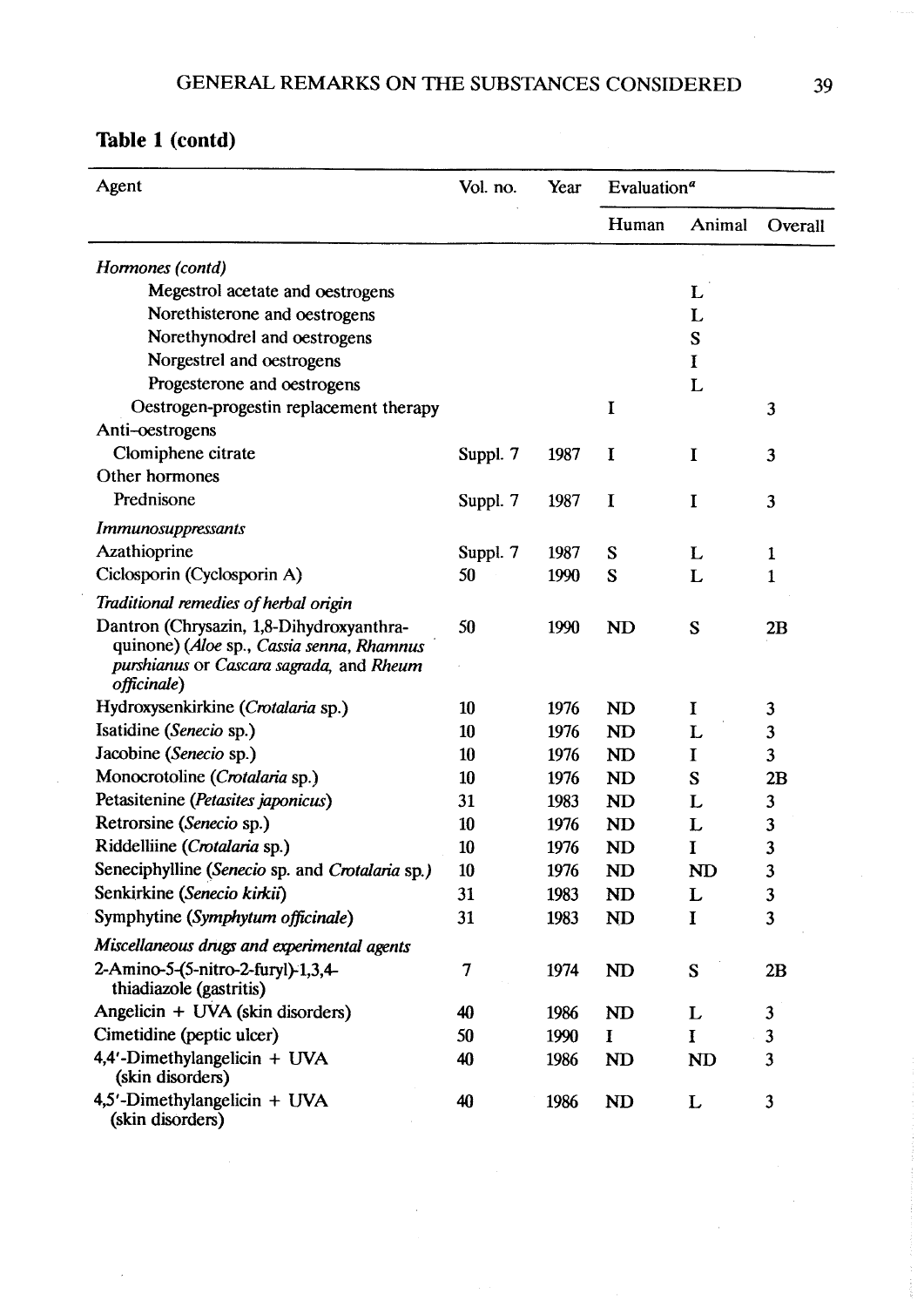#### 40 IARC MONOGRAPHS VOLUME 50

| Table 1 (contd)                                     |          |      |                                      |        |                |  |  |
|-----------------------------------------------------|----------|------|--------------------------------------|--------|----------------|--|--|
| Agent                                               | Vol. no. | Year | Evaluation <sup><math>a</math></sup> |        |                |  |  |
|                                                     |          |      | Human                                | Animal | Overall        |  |  |
| Miscellaneous drugs and experimental agents (contd) |          |      |                                      |        |                |  |  |
| Disulfiram (alcoholism)                             | 12       | 1976 | ND                                   |        | 3              |  |  |
| Investigational oral contraceptives                 | Suppl. 7 | 1987 | S                                    | 1.     | 1 <sup>d</sup> |  |  |
| Lasiocarpine (emetic)                               | 10       | 1976 | ND                                   | S      | 2Β             |  |  |

#### Tabl

| Lasiocarpine (emetic)                                                                      | 10       | 1976 | N <sub>D</sub> | S           | 2B                      |
|--------------------------------------------------------------------------------------------|----------|------|----------------|-------------|-------------------------|
| 5-Methylangelicin + UVA (skin disorders)                                                   | 40       | 1986 | <b>ND</b>      | L           | $\overline{\mathbf{3}}$ |
| N-Methyl-N-nitrosourea (antineoplastic)                                                    | 17       | 1978 | <b>ND</b>      | S           | 2A                      |
| 7-Methylpyrido $[3,4-c]$ psoralen (skin disorders)                                         | 40       | 1986 | <b>ND</b>      | I           | $\overline{\mathbf{3}}$ |
| Nafenopin (hypercholesterolaemia)                                                          | 24       | 1980 | <b>ND</b>      | S           | 2B                      |
| Pyrido[3,4-c]psoralen (skin disorders)                                                     | 40       | 1986 | <b>ND</b>      | $\mathbf I$ | $\mathbf{3}$            |
| Sodium diethyldithiocarbamate (nickel<br>poisoning)                                        | 12       | 1976 | <b>ND</b>      | I           | 3                       |
| 4,4',6-Trimethylangelicin + UVA (skin<br>disorders)                                        | 40       | 1986 | <b>ND</b>      | <b>ND</b>   | 3                       |
| Veterinary drugs                                                                           |          |      |                |             |                         |
| Acriflavinium chloride (see Antiseptic agents)                                             |          |      |                |             |                         |
| para-Aminobenzoic acid (see Dermatological<br>agents)                                      |          |      |                |             |                         |
| 5-Amino-2-nitrothiazole                                                                    | 31       | 1983 | <b>ND</b>      | L           | $\overline{\mathbf{3}}$ |
| Arsanilic acid                                                                             | Suppl. 7 | 1987 | S              | L           | 1 <sup>c</sup>          |
| Diacetylaminoazotoluene (see Dermatological<br>agents)                                     |          |      |                |             |                         |
| Furazolidone (see Antifungal, antiprotozoan and<br>antiparasitic agents)                   |          |      |                |             |                         |
| Hexachloroethane                                                                           | 20       | 1979 | <b>ND</b>      | L           | 3                       |
| Hexachlorophene (see Antiseptic agents)                                                    |          |      |                |             |                         |
| Iron-dextran complex (see Drugs for treating<br>anaemia)                                   |          |      |                |             |                         |
| Lead arsenate                                                                              | Suppl. 7 | 1987 | S              | L           | 1 <sup>e</sup>          |
| 5-(Morpholinomethyl)-3-[(5-nitrofurfuryl-<br>idene)amino]-2-oxazolidinone<br>(Furaltadone) | 7        | 1974 | <b>ND</b>      | S           | 2B                      |
| Nithiazide                                                                                 | 31       | 1983 | <b>ND</b>      | L           | 3                       |
| 5-Nitro-2-furaldehyde semicarbazone                                                        | 7        | 1974 | <b>ND</b>      | I           | $\overline{\mathbf{3}}$ |
| N-[4-(5-Nitro-2-furyl)-2-thiazolyl] acetamide<br>(see Antibacterial drugs)                 |          |      |                |             |                         |

 $\bar{z}$ 

 $\mu_{\rm{max}}$  , and a result is constrained as  $\mu_{\rm{max}}$  , and a second section as

 $\mathcal{A}^{\mathcal{A}}$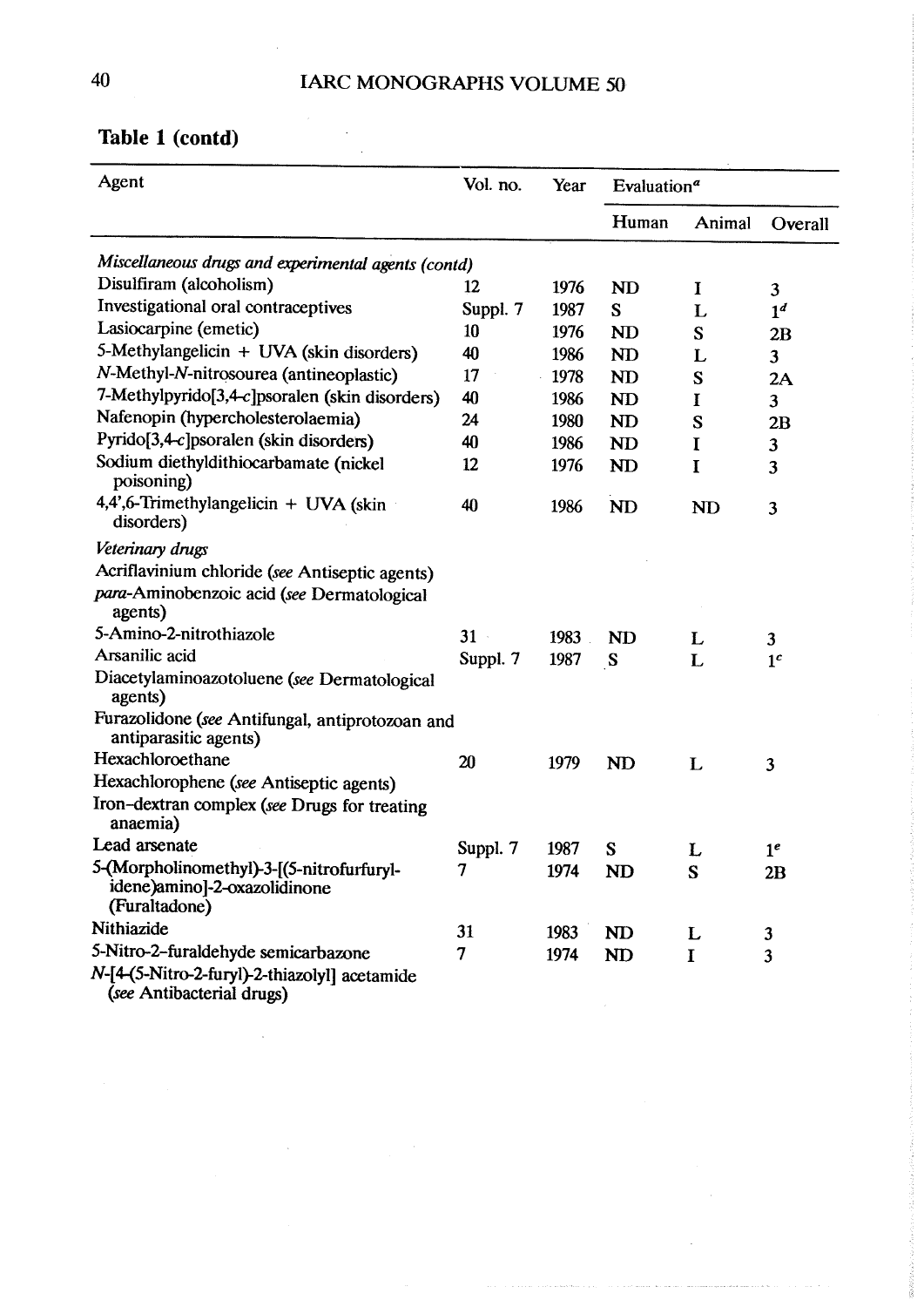| Agent                                | Vol. no. | Year | Evaluation <sup><math>a</math></sup> |  |                |
|--------------------------------------|----------|------|--------------------------------------|--|----------------|
|                                      |          |      | Human                                |  | Animal Overall |
| Veterinary drugs (contd)             |          |      |                                      |  |                |
| Nitrovin                             | 31       | 1983 | ND                                   |  |                |
| Selenium (see Dermatological agents) |          |      |                                      |  |                |
| Urethane                             |          | 1974 | ND                                   |  | 2В             |

<sup>4</sup>I, inadequate; S, sufficient; L, limited. For definitions of the symbols used, see Preamble, pp. 26-29.

<sup>6</sup>Combined therapy with nitrogen mustard, vincristine, procarbazine and prednisone

<sup>This</sup> evaluation applies to the group of chemicals as a whole and not necessarily to all individual chemicals within the group.

There is also conclusive evidence that these agents have a protective effect against cancers of the ovary and endometrium.

eAccording to the overall evaluation of arsenic compounds

Derivatives of chloramphenicol without the  $NO<sub>2</sub>$  moiety have been developed; of these, thiamphenicol has been used extensively, but florfenicol is not used in man. Thiamphenicol and florfenicol were not considered in this volume, however, because there appear to be no published data with regard to their carcinogenicity. Similarly, ranitidine and famotidine are used therapeutically like cimetidine; but monographs on ranitidine and famotidine and their nitrosated derivatives were also not prepared due to a lack of relevant published studies.

ln clinical use and in formulations, salts, esters and complexes of drugs are often designated by the name of the parent compound; this is the case with ampicillin and chloramphenicol. In the case of nitrofurantoin, products of different crystal size have been synthesized. While the Working Group attempted to distinguish these alternative forms, in some instances insufficient information was available to do so.

The primary source of human exposure to drugs is from their use in therapy. Other types of exposure may also occur, however: persons employed in the manufacture of drugs may be exposed, as well as nursing and other staff responsible for the preparation and administration of compounds and staff responsible for the care of treated patients. Veterinary use of drugs may result in their entry into the human food chain.

For the drugs considered here, as for many others, studies of human carcinogenicity present difficult problems. The symptoms of an undiagnosed cancer may prompt the use of drug, which is subsequently suspected as its cause. Alternatively, the condition for which the drug therapy is prescribed may itself be a risk factor for cancer. An additional problem is that patients commonly receive